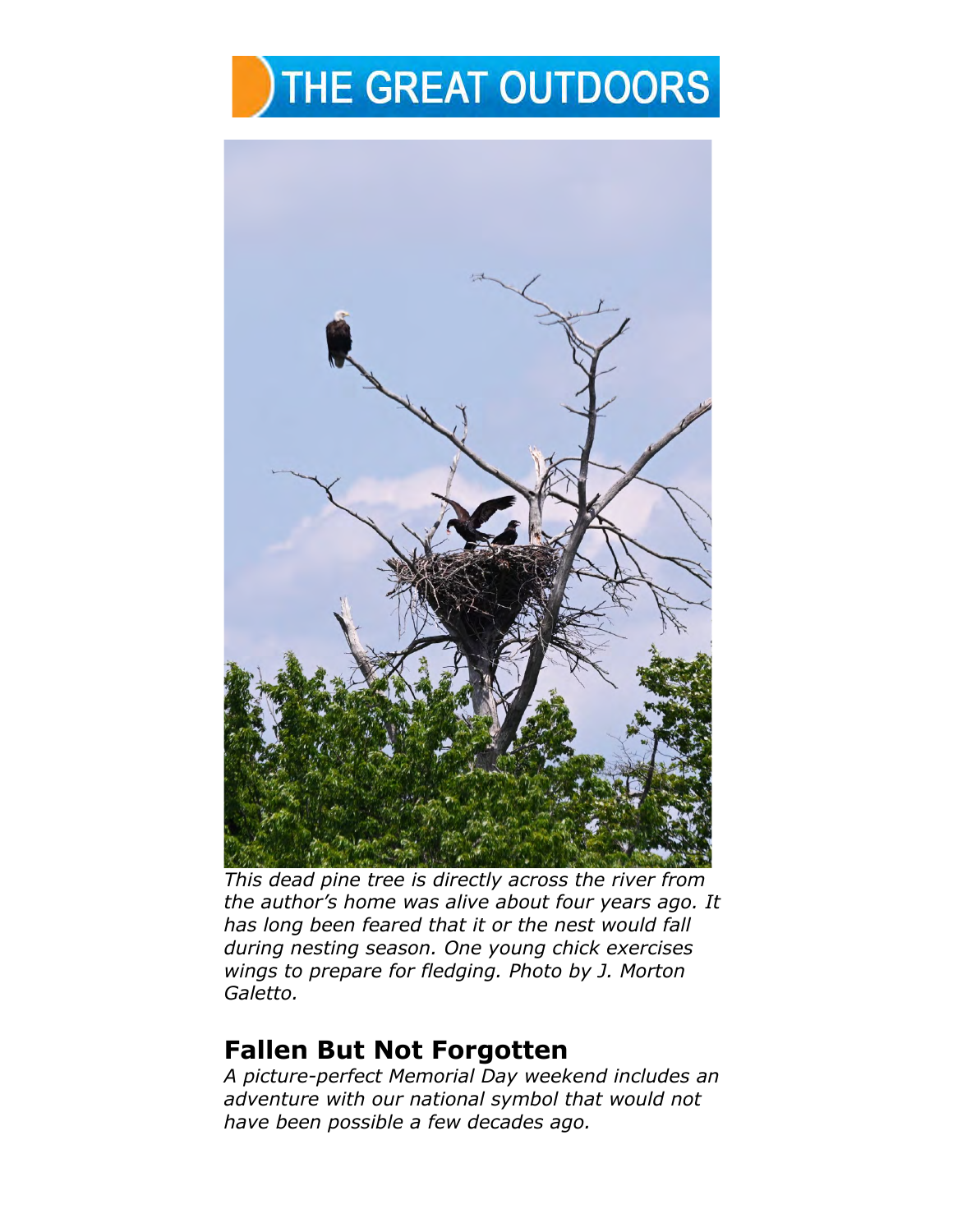## By J. Morton Galetto, CU Maurice River

My husband, Peter, and I live on the west shore of the Maurice River and it presents lovely panoramas of both sunrises and sunsets, as well as many wildlife viewing opportunities. For many years we have had two eagles nests visible from our property. One is about a mile upriver, on the western shore of the Nature Conservancy Bluffs Preserve, and the other is on a southern section of their preserve on the eastern shore, about 300 yards across the river from our landing.

For thirty-six years I have been involved with a local watershed/conservation organization called Citizens United to Protect the Maurice River and Its Tributaries, Inc., generally shortened to simply CU Maurice River. For thirty-five of those years I have had the pleasure of interacting with ornithologists and consultants Clay Sutton and Jimmy Dowdell, who have conducted an annual avian survey of wintering raptors and waterfowl on the river. Theirs is the longest running consecutive monitoring of regionally significant birds in the nation. The methodology employed is basically 9 viewing locations, observed for 45 minutes each, on eight dates – for a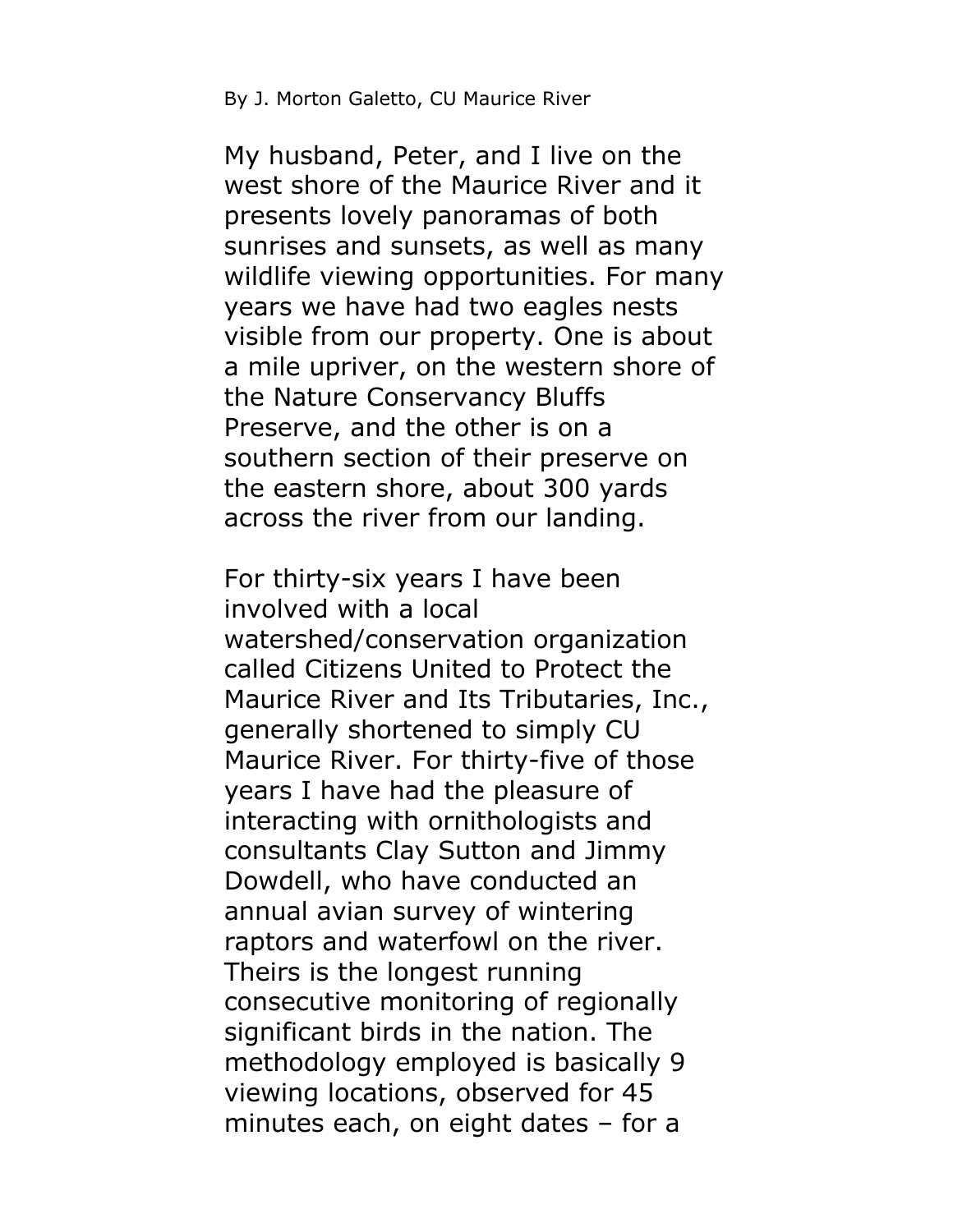total of 341 surveys since its inception in 1987. This has allowed them to draw conclusions that we never would have dreamed possible when they began this work.

My purpose is not to tell you about the survey; Clay already wrote an article about it that appeared in February of 2022 for this publication. Rather I wish to relay a Memorial Day story. Like all good stories it has its beginnings and often no true ending. So let's get started, shall we?

On Feburary  $11<sup>th</sup>$  Clay wrote me that during a survey point from our dock they had discovered a third nest to the north of our property. Later I measured this to be 8-tenths of a mile away. When the trees were leafless it could be observed using a spotting scope. But as the spring progressed and the trees leafed out, the nest was obscured and difficult to pick out, if not impossible. It sits on a very deep marsh, with ditches that can only be navigated in a shallow draft boat at high tide.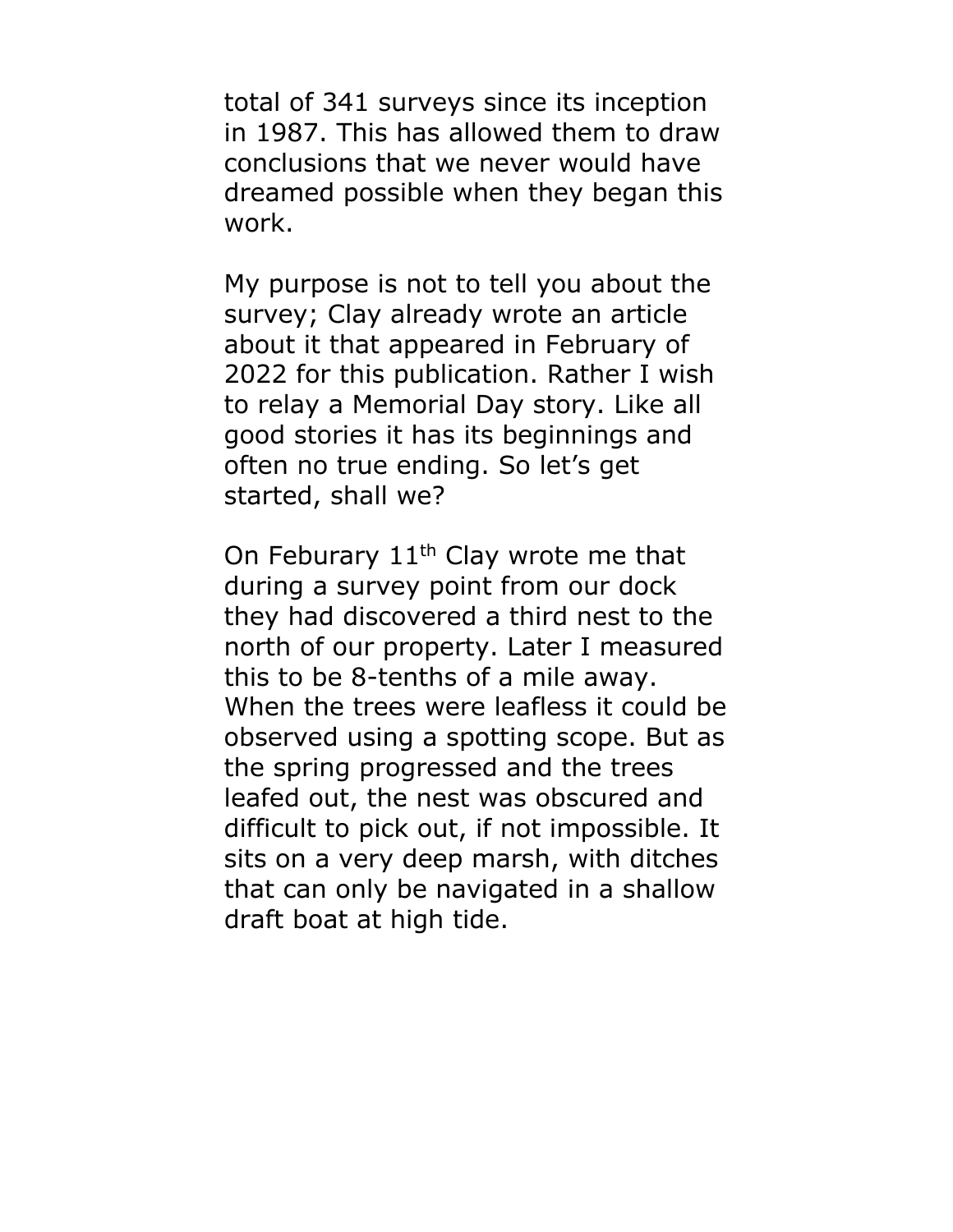

*The story's subject sweetgum. Eagles normally build their nest in a tree taller than the adjacent treeline. They construct the nest at the height of the neighboring trees, allowing for a good view but greater concealment. Photo by J. Morton Galetto* 

On the Saturday, May 28, of Memorial Day weekend we were checking osprey nests for eggs and chicks in order to plan our banding strategy for June. When we came to the marsh's edge we could not make out the eagles' nest, even though we were only about 300 yds. away. The tide was high so we decided to navigate the ditches to view the subject sweetgum tree closer. We found an adult female guarding the tree but no nest. Peter felt confident that it was the correct tree and the female's behavior seemed to support his assertion, for she remained vigilantly perched even though we were only about 100' away. This led us to believe that a chick existed, despite a possibly fallen nest.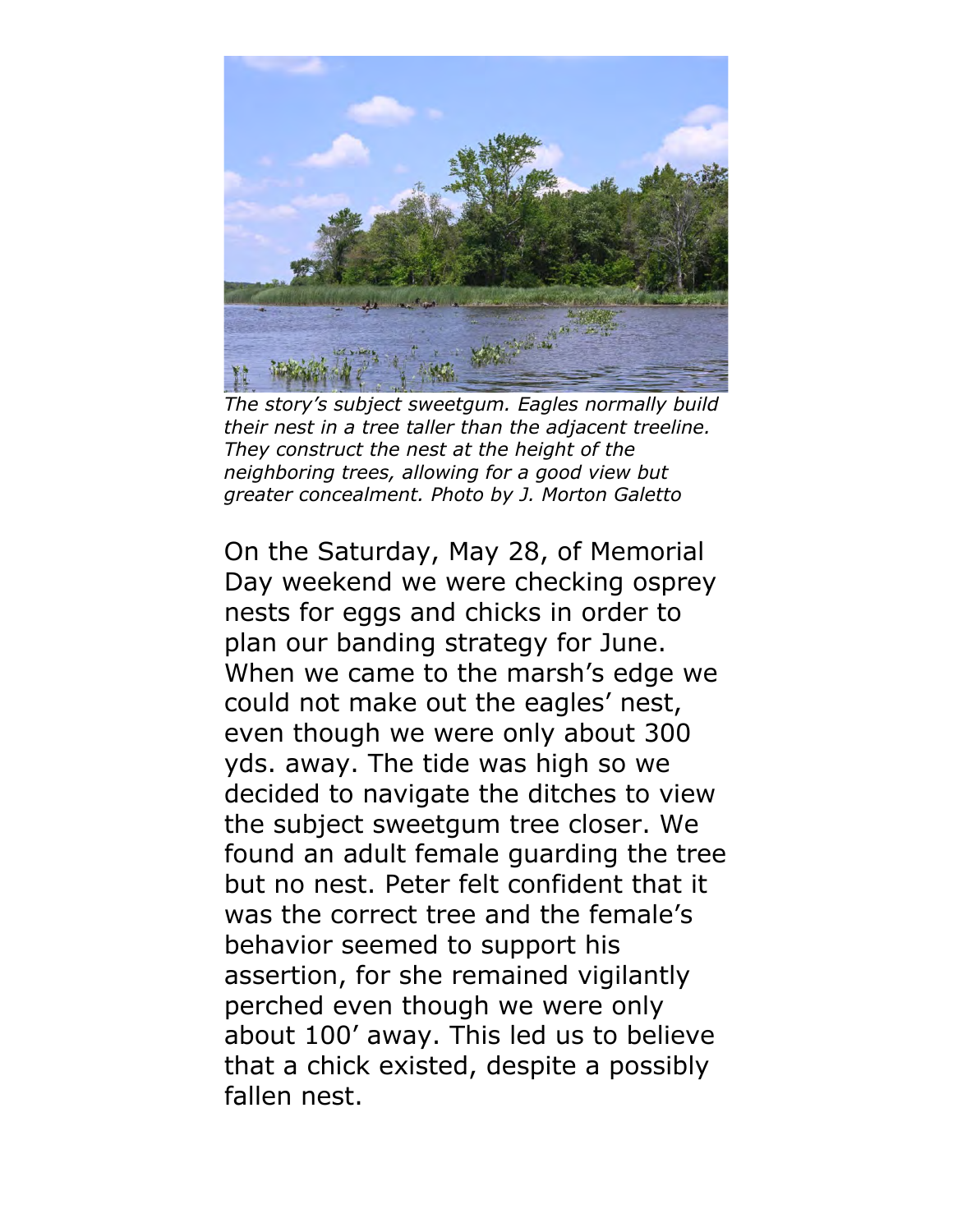The draft of our boat would not allow us to get close enough to traverse the cattails near the nest. Peter made two failed attempts to cross the marsh by foot, but he soon found himself chestdeep in mud. With a falling tide and advancing age he decided wisely to abandon the mission. A loss of water in the Maurice River would have meant a 10-hour vigil until the incoming tide would permit us to escape the marsh. This would have also lengthened our disturbance time which can cause great stress to the bird, and likely abandonment of the chick if present.

I thought about the time some 20 years ago when a coast guard helicopter plucked a duck hunter off the same marsh plain in colder weather so that he wouldn't suffer exposure to the elements.

Later I described to Peter a cartoon that I had seen in an old issue of Field and Stream. It pictured a duck hunter being airlifted from the muck. His bib waders remained planted in the mud beneath him and his suspenders stretched skywards; I believe his briefs were polka dotted.

We theorized that the windstorms of Mother's Day weekend had brought down the nest; on May  $7<sup>th</sup>$  peak gales had reached 49 miles an hour.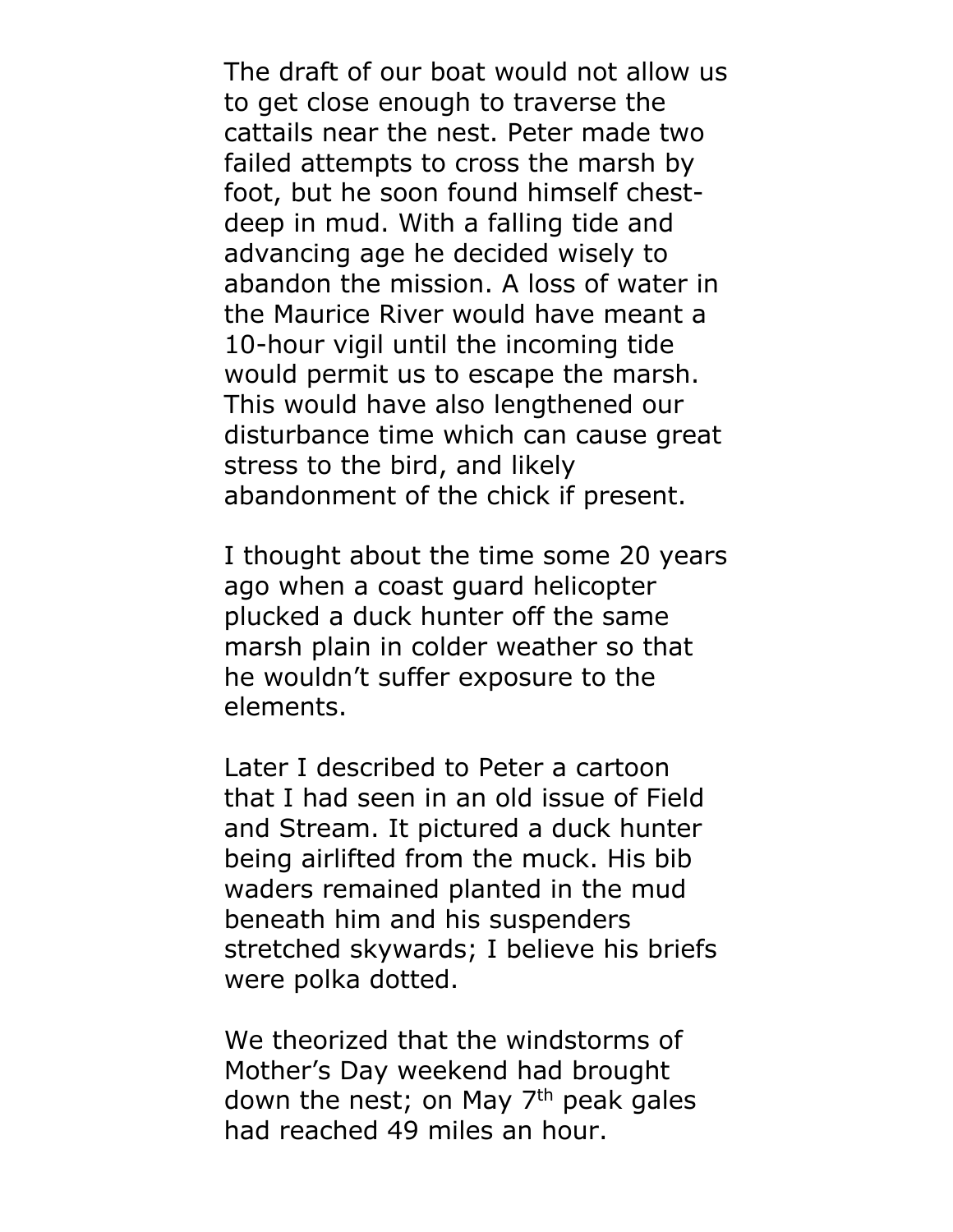New Jersey has a program of volunteer nest monitors who report to Larissa Smith of the Conserve Wildlife Foundation. For many years we have kept both Larissa and New Jersey Non-Game Species Program, Division of Fish and Wildlife, DEP aware of any chick counts, newly discovered nests, or unusual occurrences that we observed. After we docked our boat, I called her to tell her we felt with some certainty that this nest had fallen.

Larissa was very concerned about the situation and duly arranged for a possible rescue mission on Sunday, May 30th. She, her husband Matt Tribulski, and volunteers John King and Wayne Russell came in two small Jon boats. We escorted them through the marsh to the suspected nesting tree. They were able to get closer to it and began to cross the vegetated marsh plain.

(please scroll down)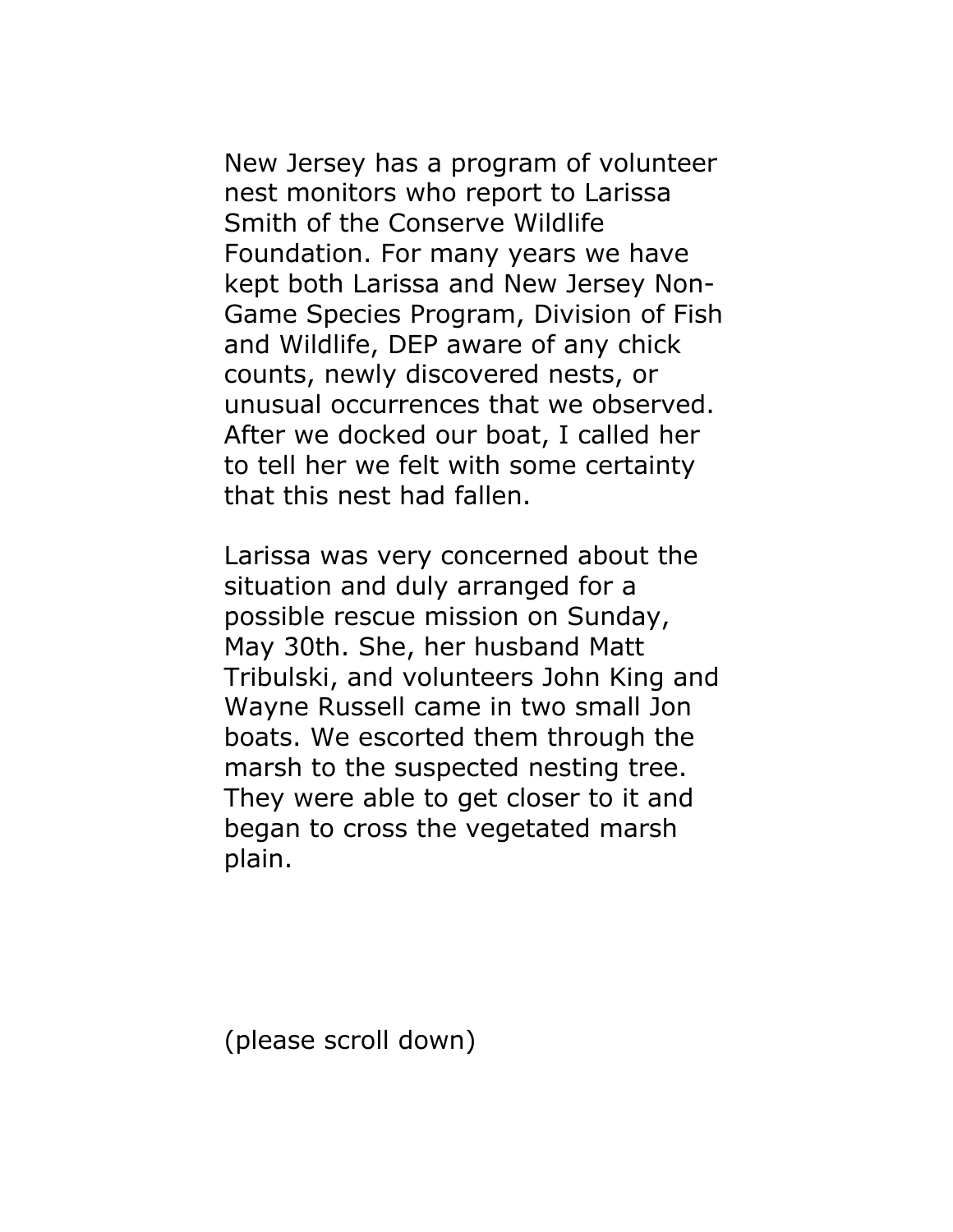

*Conserve Wildlife volunteers accompany Larissa Smith on a possible eagle recovery on the Maurice River, Millville, NJ. Photo by J. Morton Galetto.* 

When a nest falls there are a number of scenarios that might ensue if chicks are present. Sometimes chicks are crushed by the nesting materials, sometimes they survive and are abandoned, and in rare instances the chicks are raised on the ground. Since we already knew this nest had one large chick we felt checking the situation was warranted. If the chick were injured it might be possible to rehabilitate it.

The three volunteers entered the marsh. We were observing their progress and awaiting their discoveries when it was suggested that a canoe might enable them to transport out an injured bird over the vegetation. We told them our property was closer than the public ramp at Fowser Rd., in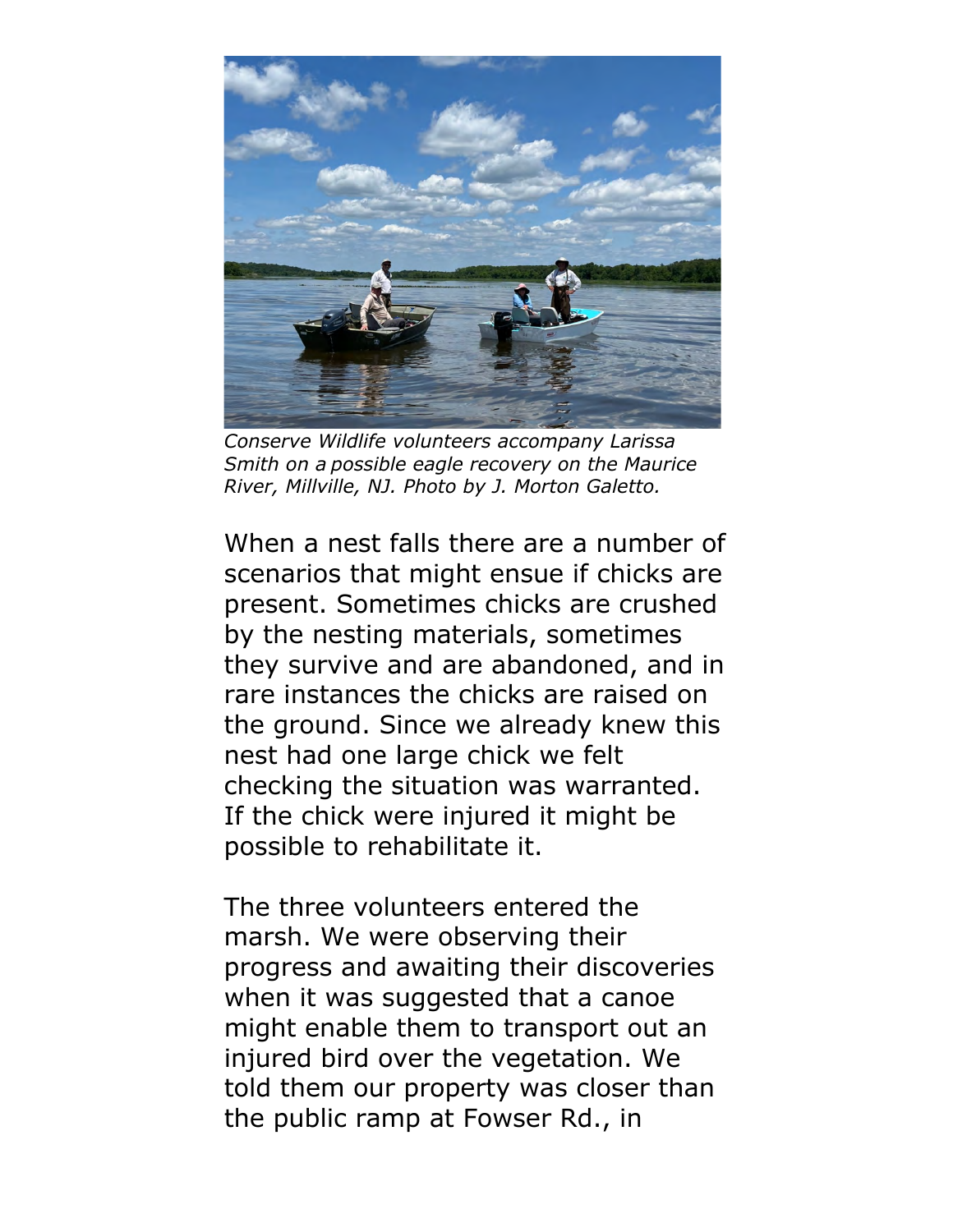Millville, where they had a canoe, so we left to fetch ours from our landing. In the time it took us to ferry the craft back to them they had reached the bottom of the tree, at which time, from our vantage point, we could see an immature bird fly out of the forest's edge at about 8 feet off the ground in what clearly appeared to be a first flight! It flew about 600 yards, doubled back, and perched about 400 yards north of the nesting tree.

It is very difficult for a young bird to take off from a low perch especially for early flights. In fact some large species of birds like condors and gannets rely heavily on cliffs in order to launch into flight. The adrenaline boost from the intruders was a push-comes-to-shove situation for this fledgling. She flew low but strong, although a bit wobbly. I felt with some confidence it was a female because it was a massive bird, while male eagles are smaller.

In those moments, witnessing her first flight, I thought, "Wow, what a Memorial Day weekend! The weather was spectacular and we saw a bird fledge when we feared the worst. Like our veterans these adult eagles stayed the course, and like our lost soldiers on Memorial Day the chick was fallen but not forgotten."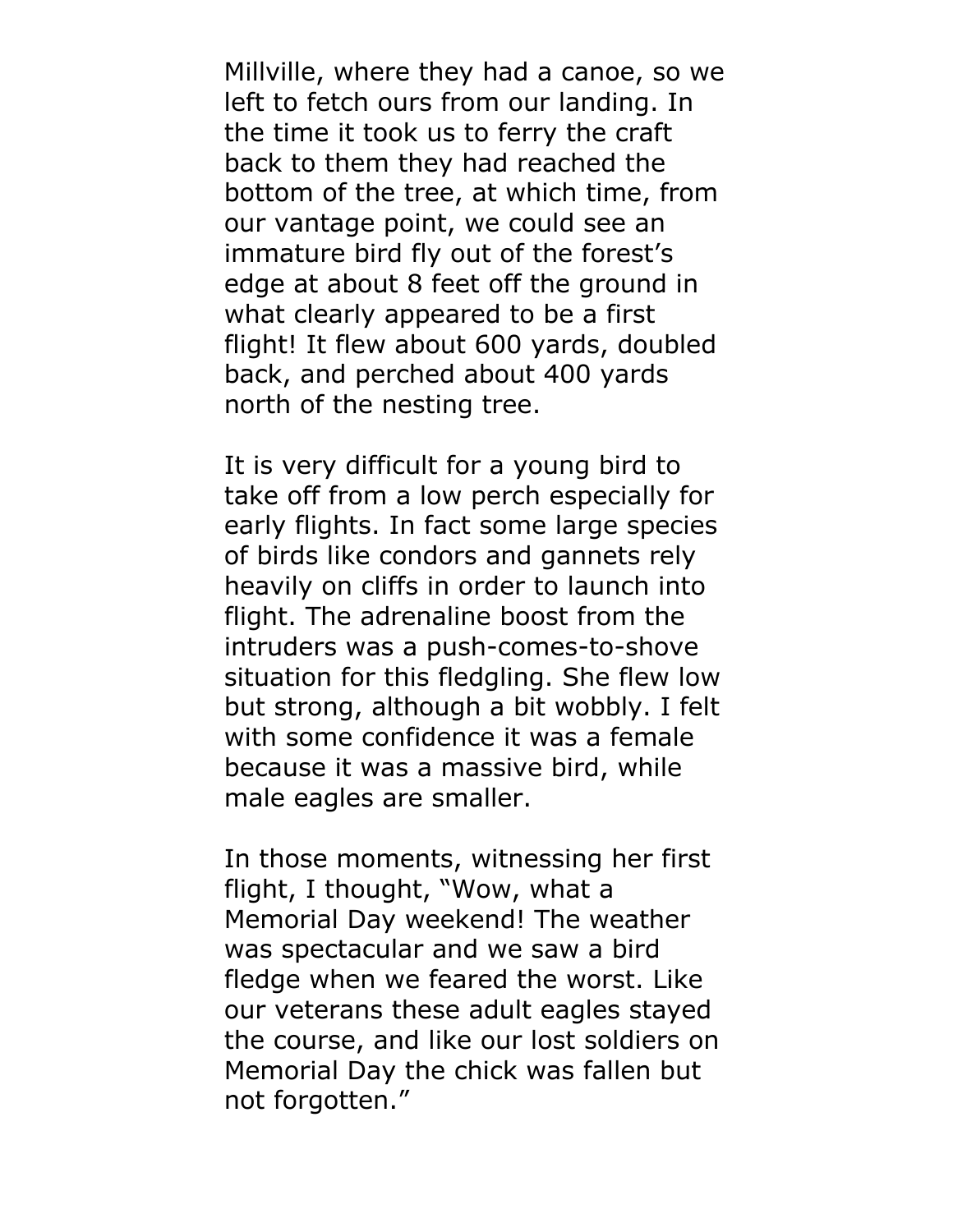When we reconvened, we learned what Matt, John, and Wayne had discovered. Beneath the nesting tree lay a pile of sticks, and lying adjacent to the debris was a large uprooted tree. The roots were covered in down that fell from the young chick as her flight feathers replaced them. The adults had raised this baby on the fallen tree's root mass!



*The root ball of a fallen tree where the chick was raised after its nest fell as evidenced by down. Photo by Wayne Russell.* 

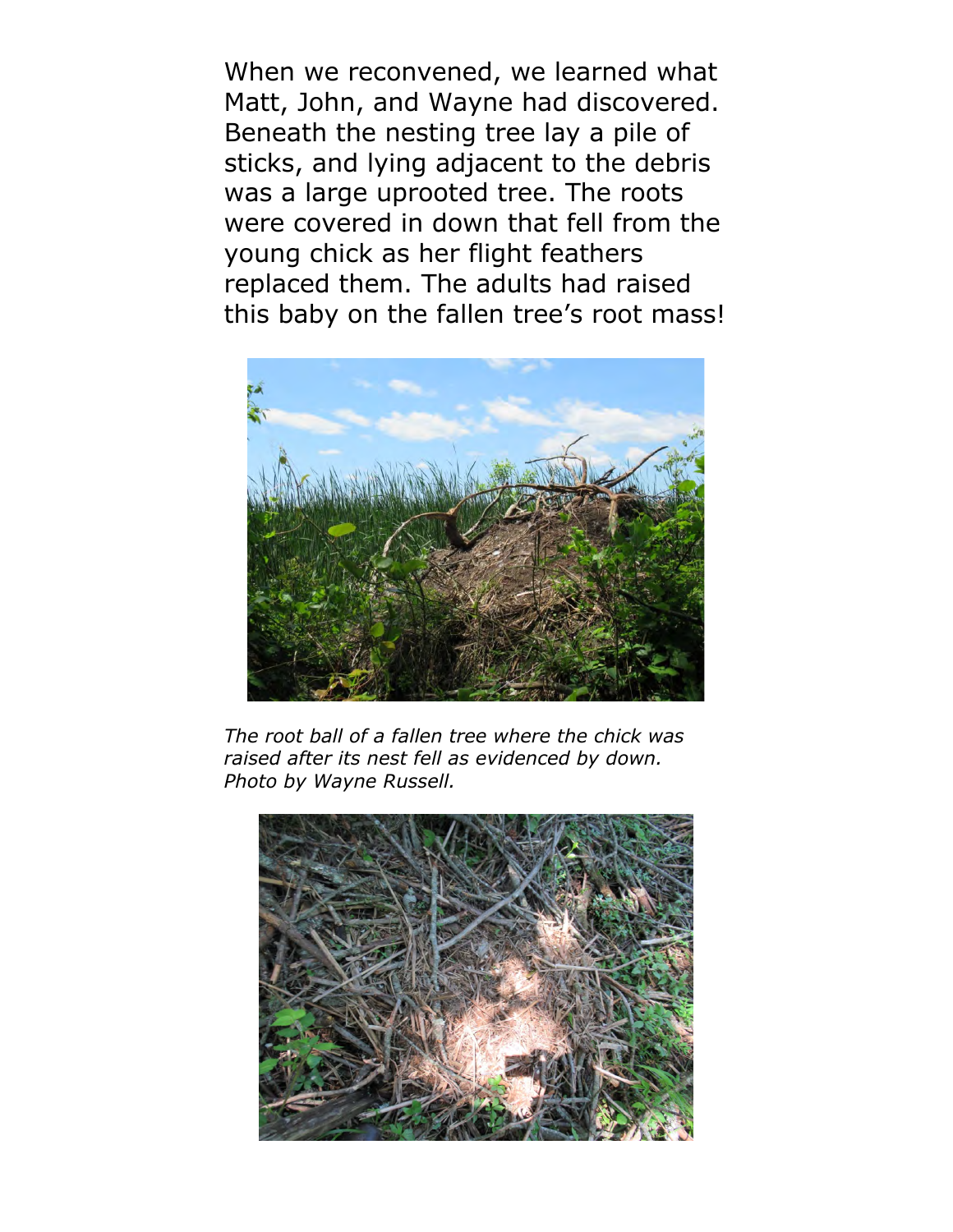The nest lays on the ground after collapsing. Sometimes a fallen nest will crush the chicks beneath its mass. Photo by Wayne Russell

And it survived to make its maiden flight. The chick was especially large and, like all young eagles, dark and without the white head we associate with our national symbol, but majestic just the same. We did not see the mother of the chick when we first arrived; she was either obscured or at some point flew into the nesting tree. Away from her lookout, she scolded the intruders from above and warned her chick of their encroachment.

We exchanged further observations and then we thanked Larissa and her rescue crew. And with this story I memorialize a day which I shall likely not forget!

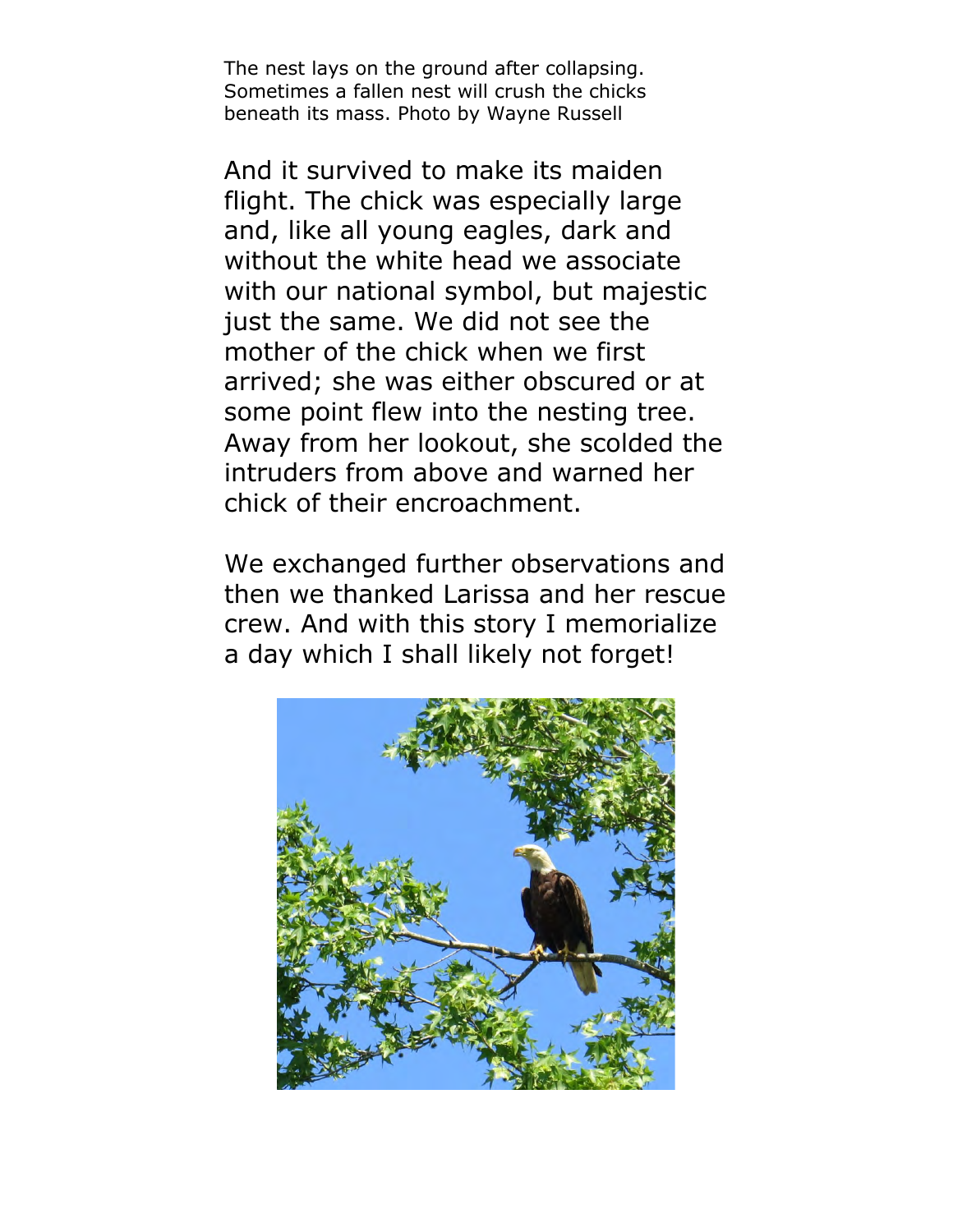The adult eagle closely monitored volunteers as they searched beneath the tree for a nest or chick. Photo by Matt Tribulski.



A Few Words From J. Morton Galetto

This coming year I will be stepping down from my seat on the Endangered and Nongame Species Advisory Committee, a post I will have held for 35 years, since our committee recently instituted term limits. It has been the efforts of the N.J. Endangered and Nongame Species Program, CU Maurice River, and Conserve Wildlife that have pointedly shown what citizen volunteers can help to accomplish.

As always I think back to the time when CU first advocated for the protection of the bluffs. Circa 1988 -1991 we successfully objected to the construction of a barge port at what is now the Nature Conservancy's Bluffs Preserve. And our consultants Herpetological Associates did one of the first surveys when there was just one remaining eagle's nest in the state. Part of our objection was centered on the likelihood of the bluffs offering the most important eagle habitat on the river, because of its high vantage points.

Since then, the property has been preserved and two different eagles' nests have been constructed and used there. Furthermore there have been three others within a mile of the site. In the winter eagles amass on the bluffs. We think this new nest belongs to

one of the consecutive pairs that utilized the bluffs in prior